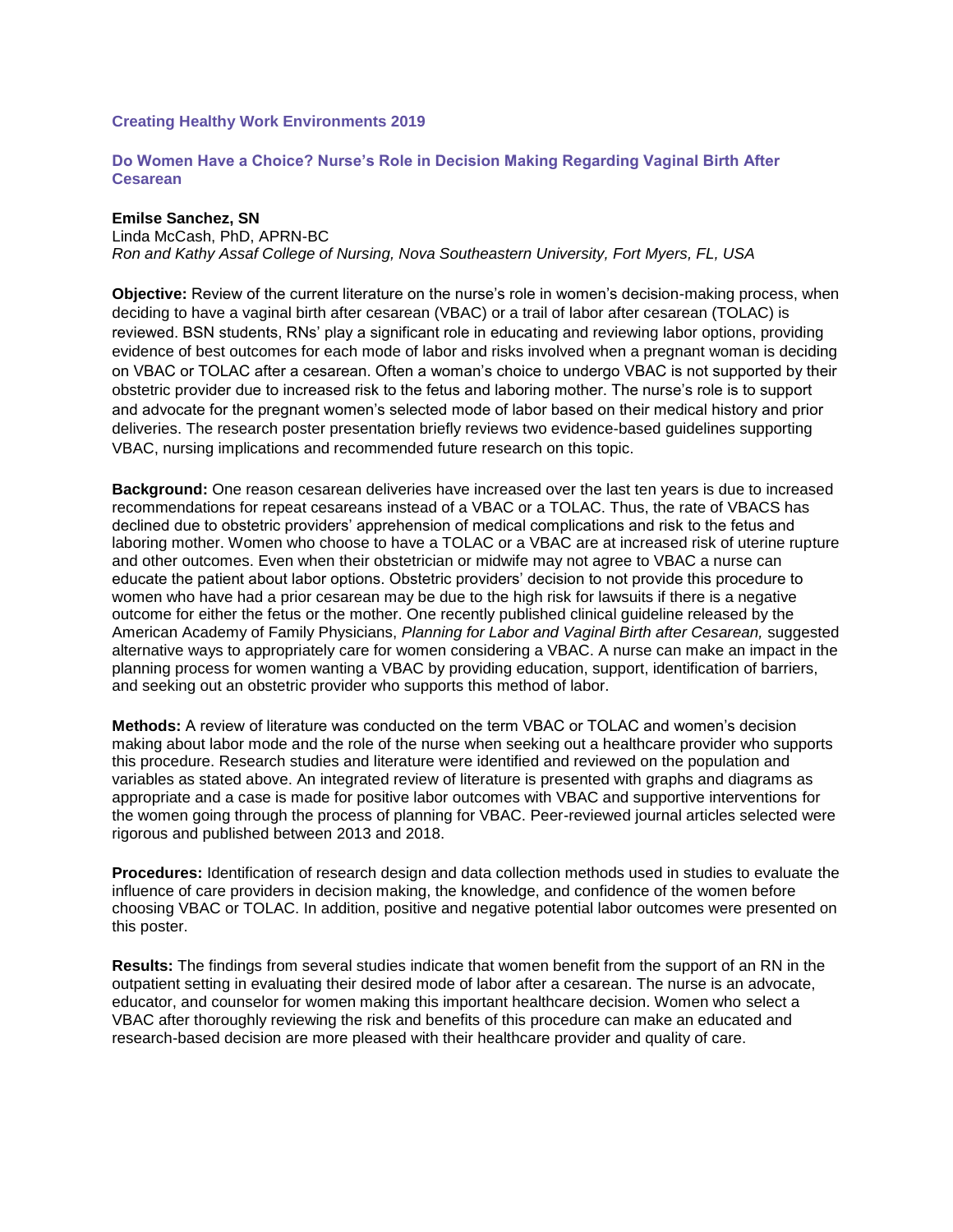**Conclusion:** Overall, the review of literature amplified the importance of supporting a woman's decision in selecting to have VBAC or TOLAC. A nurse can make a significant contribution to the woman's ability to make an informed decision about their delivery mode of choice.

### **Title:**

Do Women Have a Choice? Nurse's Role in Decision Making Regarding Vaginal Birth After Cesarean

## **Keywords:**

Nurse's Role in Women's decision making, Vaginal Birth after Cesarean and Women's Choice

## **References:**

Durrance, C. P., & Hankins, S. (2018). Medical Malpractice Liability Exposure and OB/GYN Physician Delivery Decisions. *Health Services Research*, *53*(4), 2633-2650. https://doiorg.ezproxylocal.library.nova.edu/10.1111/1475-6773.12813

King, V., Fontaine, P., Atwood, L., Powers, E., Leeman, L., Ecker, J., . . . Jeffcott, M. (2014, May). *Planning for Labor and Vaginal Birth after Cesarean*. Retrieved June 08, 2018, https://www.aafp.org/dam/AAFP/documents/patient\_care/clinical\_recommendations/AAFP%20PVBAC%2 0guideline.pdf

Krispin, E., Hiersch, L., Wilk Goldsher, Y., Wiznitzer, A., Yogev, Y., & Ashwal, E. (2018). Association between prior vaginal birth after cesarean and subsequent labor outcome. *Maternal-Fetal & Neonatal Medicine, 31*(8), 1066-1072. doi:10.1111/brit.12270.

Munro, S., Kornelsen, J., Corbett, K., Wilcox, E., Bansback, N., & Janssen, P. (2017). Do women have a choice? Care providers' and decision makers' perspectives on barriers to access of health services for birth after a previous cesarean. *Birth: Issues in Perinatal Care, 44*(2), 153-160. doi:10.1111/brit.12270.

Scaffidi, R. M., Posmontier, B., Bloch, J.R., & Wittman-Price, R. (2014). The relationship between personal knowledge and decision self-efficacy in choosing trial of labor after cesarean. *Journal of Midwifery & Women's Health, 59*(3), 246-253. doi.10.1111/jmwh.12173.

Van Dis, J. (2018). Decreasing cesareans: VBAC and patient empowerment. *Contemporary OB/GYN*, *63*(2), 24-25. Retrieved from

http://search.ebscohost.com.ezproxylocal.library.nova.edu/login.aspx?direct=true&db=ccm&AN=1279881 04&site=ehost-live

#### **Abstract Summary:**

This presentation introduced women's decision making for vaginal birth after cesarean (VBAC). The review of literature provides data that highlights the importance of allowing women to verbalize their preference of delivery. Nurses provide knowledge and support for pregnant women about birthing preferences and advocate for their autonomous decision.

# **Content Outline:**

I. Introduction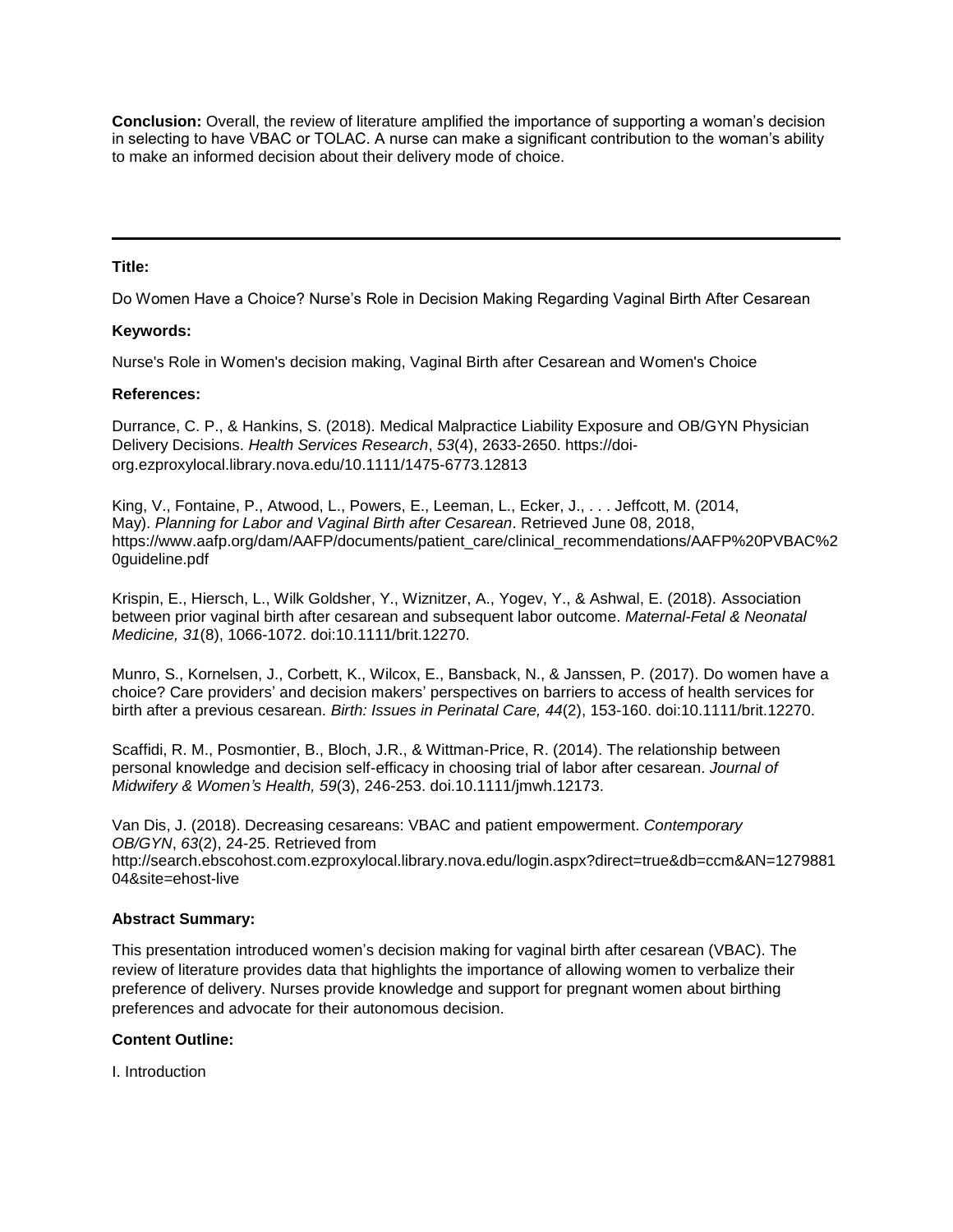This presentation introduced women's decision making for vaginal birth after cesarean (VBAC). The review of the literature provides data that highlights the importance of allowing women to verbalize their preference of delivery. Nurses provide knowledge and support for pregnant women about birthing preferences and advocate for their autonomous decision.

II. Body

A. Evidence-Based Guideline

1. American Academy of Family Physicians, *Planning for Labor and Vaginal Birth after Cesarean.*

*a)* Recommendations to assist women to better understand their decision making regarding vaginal birth after cesarean (VBAC) and their potential health care outcomes.

*b)* VBAC rates are influenced based on care professional's support, concerns about liability and physician or patient preference.

2. American College of Obstetricians and Gynecologists, *Vaginal Birth After Cesarean Delivery.*

*a)* The best outcome in the labor process occurs when there is a balance of risks and chances of success that are acceptable by both the patient and physician.

*b)* Further awareness is needed regarding Labor and Delivery units, staff including nurses and hospitals to be appropriately prepared to help women in their choice of VBAC.

B. Review of Literature

1. Do Women Have A Choice? Care Providers' and Decision Makers' Perspectives on Barriers To Access of Health Services for Birth and Previous Cesarean.

*a)* This article includes a qualitative grounded theory study done to explore the maternity care providers' and decision-makers' attitudes towards and experiences with providing and planning services for women with a previous cesarean.

*b)* Three additional themes highlighted the barriers and facilitators to care providers' perceived ability to support women to make a choice: being an information provider, listening to the woman's voice, and making it work if there is limited access to services.

2. The Relationship Between Personal Knowledge and Decision Self Efficacy in Choosing Trial of Labor after Cesarean.

*a)* This article includes a cross-sectional study using a group of women. One scale was used to measure the women's knowledge of risks and benefits for the trial of labor after cesarean (TOLAC) and another scale was used to measure each of the woman's self-efficacy regarding decision making for the mode of birth.

*b)* The scores from the scales used, determined the number of women who had more positive knowledge regarding TOLAC.

3. Association Between Prior Vaginal Birth After Cesarean and Subsequent Labor Outcome.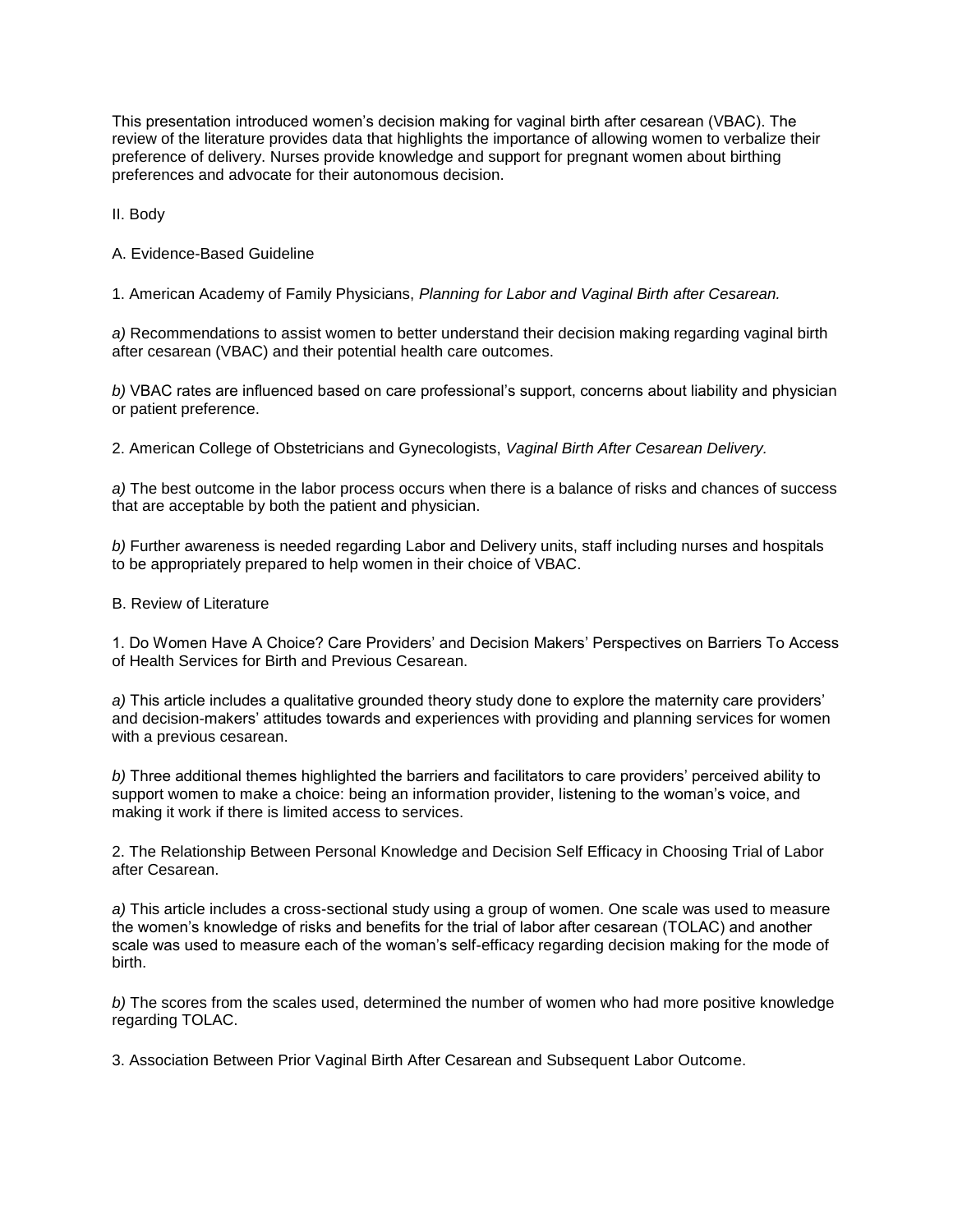*a)* This article used a retrospective cohort study designed to evaluate the effect of prior successful vaginal birth after cesarean (VBAC) on the rate of uterine rupture (the highest risk) and the possible outcomes in delivery.

*b)* The deliveries assessed over time indicated that women who have had a history of a prior VBAC, regardless if it was right before the current pregnancy or if it was in a prior pregnancy, was associated with a lower rate of uterine rupture and dehiscence.

C. Nursing Implications

1. Advocating

*a)* A nurse can advocate for the women wanting a VBAC by providing them with resources, healthcare providers willing to accept the option of VBAC and appropriate facilities.

*b)* A nurse should always respect a woman's autonomous decision and refrain from any judgment during their planning for VBAC.

2. Education

*a)* Nurses should educate women with appropriate, evidence-based information of the risks and benefits to VBAC, based on their individual evaluation.

*b)* The staff and nurses supporting these women during their VBAC journey should be properly trained, educated and certified to support and manage any potential situation in which the woman might have to divert to a different plan for labor instead of a planned VBAC.

III. Conclusion

Overall, the review of literature amplified the importance of supporting a woman's decision in selecting to have VBAC or TOLAC. A nurse can make a significant contribution to the woman's ability to make an informed decision about their delivery mode of choice.

First Primary Presenting Author

# *Primary Presenting Author*

Emilse Sanchez, SN Nova Southeastern University Ron and Kathy Assaf College of Nursing Student Nurse

Fort Myers FL USA

**Professional Experience:** 2017-present- Bachelor of Science in Nursing Student - Multiple Research presentations, papers and projects - Deans List -Alpha Chi Honor Society Member -Member of National Student Nurses Association 2014-2017- Certified Nursing Assistant- Lee Memorial Health System - Pressure prevention committee in Lee Memorial Hospital

**Author Summary:** Emilse Sanchez SN, is currently a senior nursing student in a baccalaureate of nursing program at Nova Southeastern University. She is an excellent and inquisitive student who has demonstrated interest in nursing research and the research process. She has worked on various